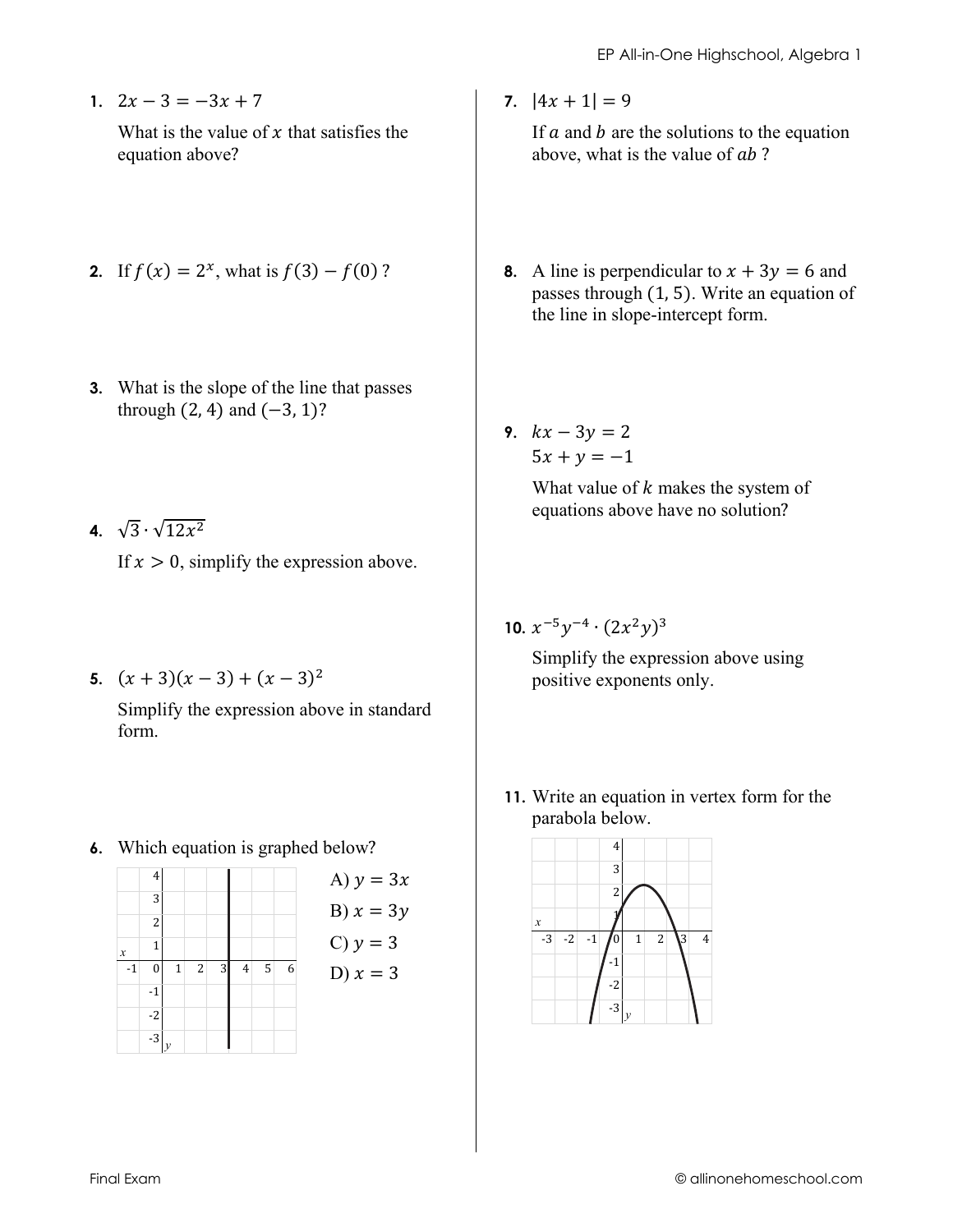- 12.  $|5 2x| \le 11$ What is the solution set to the inequality above?
- **13.** If  $f(x) = x^2 8$  and  $f(a) = 1$ , what could be the values of  $a$ ?
- 14.  $4x^3 + 8x^2 x 2$

Factor the polynomial above completely.

15.  $x^2 - 2x - 2 = 0$ 

If  $a$  and  $b$  are the solutions to the equation above, what is the value of  $a + b$ ?

- 16. What is the value of  $9^{1/2} + 8^{2/3} + 81^{1/4}$ ?
- 17. Write an equation in slope-intercept form for the line below.



18.  $2x + y = 5$  $x - 2y = 5$ 

> What is the solution to the system of equations above? Write your answer as an ordered pair.

19.  $4\sqrt{x+1} - 2 = 6$ 

What is the solution to the equation above?

**20.**  $\frac{x^2 - 2x + 1}{x^2 + 2x - 3}$ 

Simplify the expression above. Assume all denominators are nonzero.

- **21.** The graph of  $y = x^2 + 3x 10$  has two xintercepts. What is the distance between the  $x$ -intercepts?
- 22. Which equation is graphed below?



C)  $y = |x| - 1$ D)  $y = |x| + 1$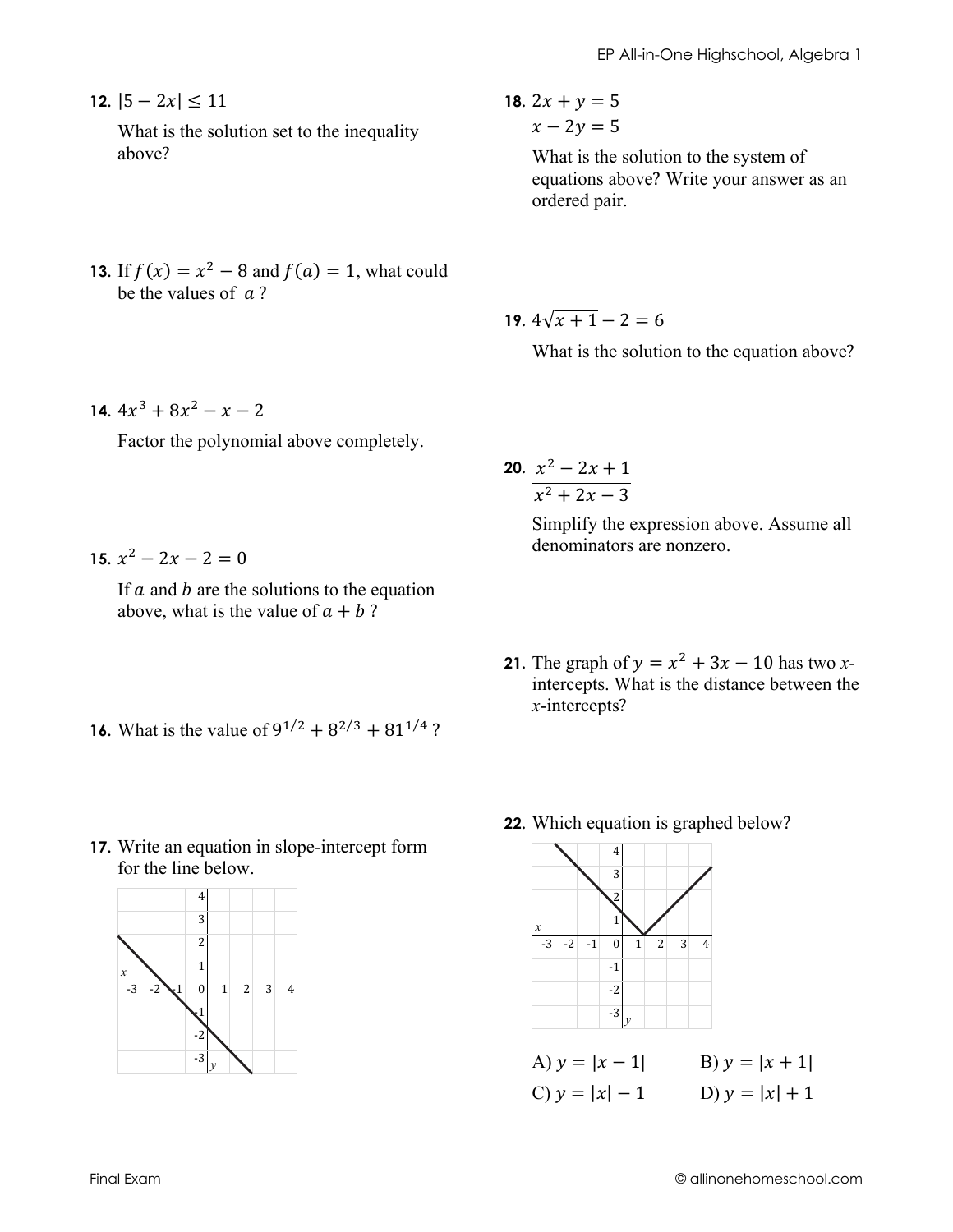**23.**  $\frac{1}{x+2} + \frac{2}{x-3} = \frac{1}{2}$ 

What are the solutions to the equation above?

- 24. The height of an object varies directly with the length of its shadow. If a tree 8 feet tall casts a shadow 10 feet long, how long will be the shadow of a tree that is 12 feet tall?
- **25.** Owen has \$1.05 in dimes and nickels. He has 3 more dimes than nickels. How many coins of each type does he have?
- 26. Alex can complete a certain task in 10 hours. Working together, Alex and Eli can do it in 6 hours. How long will it take Eli alone to complete the task?
- 27. Write an inequality in slope-intercept form for the graph below.



- **28.** A water tank with 300 gallons of water is emptied using two pumps. One pump pumps water out at a rate of 11 gallons and the other at a rate of 9 gallons. Write an equation in slope-intercept form that represents the amount of water,  $y$ , in the tank after  $x$  minutes.
- **29.** Two trains leave stations 250 miles apart at the same time and travel toward each other. One train travels at 60 mph while the other travels at 65 mph. How long will it take for the two trains to meet?
- **30.** A restaurant has 20 tables that can seat a total of 90 people. Some tables seat 4 people and the others seat 6 people. How many tables seat 4 people? How many tables seat 6 people?
- 31. Which table does NOT represent a linear function?

| A)            | $\pmb{\chi}$        | $\boldsymbol{0}$ | $\overline{2}$ | $\overline{4}$   | 6              | 8                |  |
|---------------|---------------------|------------------|----------------|------------------|----------------|------------------|--|
|               | $\mathcal{Y}$       | -7               | $-3$           | $\mathbf{1}$     | 5              | 9                |  |
|               |                     |                  |                |                  |                |                  |  |
| B)            | $\pmb{\chi}$        | $-2$             | $-1$           | $\boldsymbol{0}$ | $\mathbf{1}$   | 2                |  |
|               | $\mathcal{Y}$       | 3                | $\overline{4}$ | 5                | 6              | $\boldsymbol{7}$ |  |
|               |                     |                  |                |                  |                |                  |  |
| $\mathcal{C}$ | $\boldsymbol{\chi}$ | $\boldsymbol{0}$ | $\mathbf{1}$   | 2                | 3              | $\overline{4}$   |  |
|               | $\mathcal{Y}$       | $\mathbf{1}$     | $\overline{2}$ | $\overline{4}$   | 8              | 16               |  |
|               |                     |                  |                |                  |                |                  |  |
| D)            | $\boldsymbol{\chi}$ | -8               | -4             | 0                | $\overline{4}$ | 8                |  |
|               | $\mathcal{Y}$       | 9                | 7              | 5                | 3              | $\mathbf{1}$     |  |